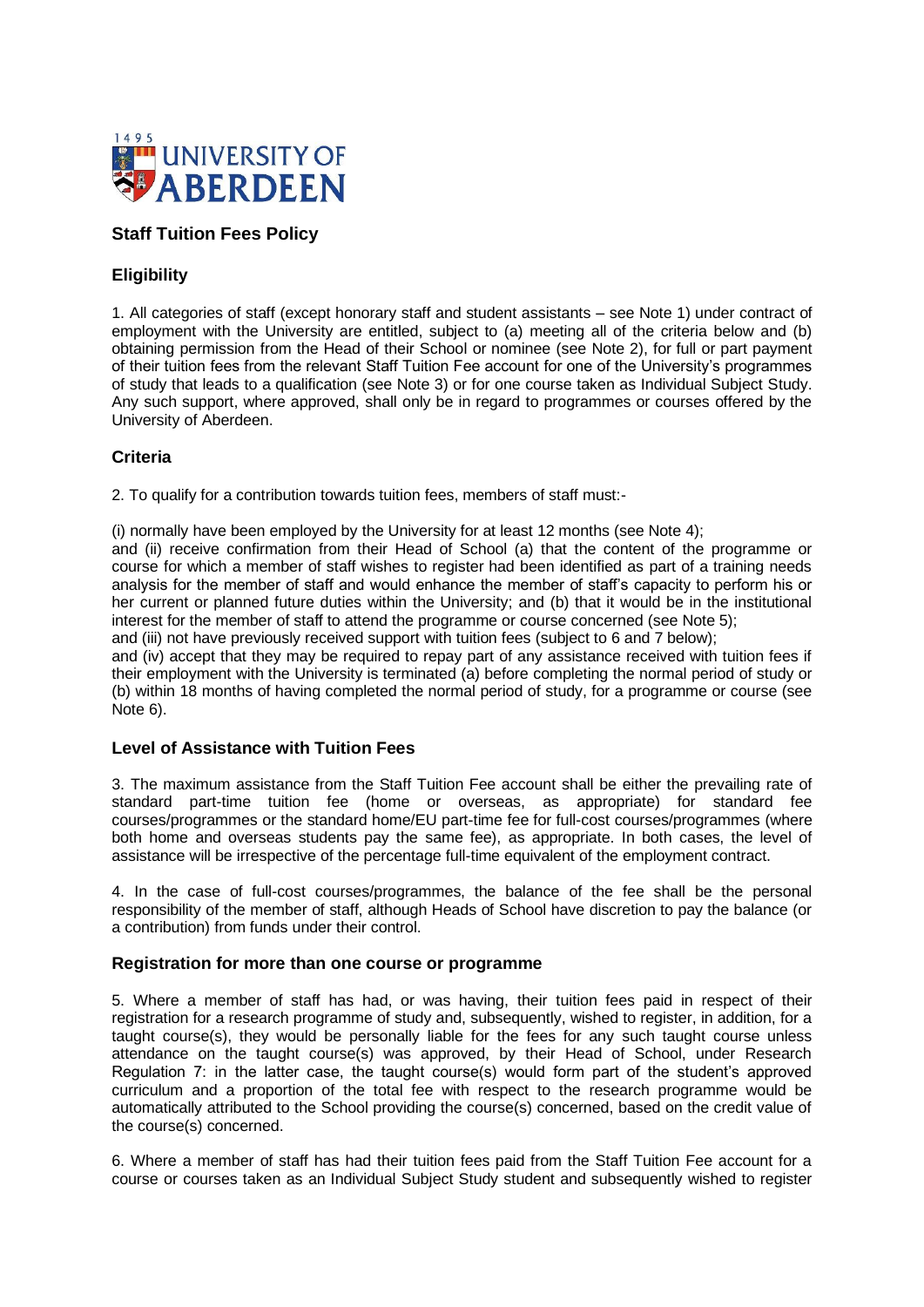for a programme of study that leads to a qualification (e.g. a research degree), the tuition fees for the latter would be paid from the Staff Tuition Fee account provided that the member of staff fulfils the criteria in paragraphs 2(i), (ii) and (iv).

7. Where a member of staff has had their tuition fees paid from the Staff Tuition Fee account for a course taken as an Individual Subject Study student and subsequently wished to register for another course as an Individual Subject Study student, **there should be no automatic expectation that the member of staff** would receive a contribution towards their tuition fees for the second (or subsequent) course. It would be for their Head of School (or nominee) to decide whether or not to recommend to that the member of staff should qualify for a contribution towards their tuition fees for the second (or subsequent) course, having regard to the criteria indicated in paragraph 2(ii) above.

### **Dependents' eligibility for fees support**

8. The spouses/partners and children of full-time academic staff who are recruited from outside the EU who wish to register as students within three years of arrival in the UK and who would therefore normally be liable for full-cost fees shall be eligible, at the discretion of the Head of the relevant School, as part of the member of staff's recruitment package, for assistance from the Staff Tuition Fee account for the difference between the home and overseas rate of fee (where different) irrespective of whether they register as full-time or part-time students. The home/EU rate fee will be the personal responsibility of the individual concerned.

#### **Application procedure**

9. Staff wishing to seek approval for full or part payment of their tuition fees from the relevant Staff Tuition Fee account should complete the relevant form (available at [here\)](https://www.abdn.ac.uk/staffnet/documents/registry/stafftuitionfees%20application%20Jul21.docx) and submit it to their Head of School.

#### **Appeal procedure**

10. Staff who wish to appeal against the outcome of an application for assistance with tuition fees should raise the matter with their Head of School in the first instance, in accordance with the procedures and timescales set out in the relevant staff grievance procedure.

#### **Notes**

1. Honorary staff include NHS-employed staff who have University Honorary status.

2. It shall be for Heads of School to determine whether they wish to delegate responsibility for approving applications for fees support.

3. Where a programme has defined pathways leading to more than one qualification e.g. Certificate, Diploma and Master's Degree, and where a member of staff progresses from one such programme to the higher programme, they shall be deemed as one programme for the purposes of entitlement to fees being paid from the Staff Tuition Fee account, provided that there is no interruption in registration between the different programmes and provided that the lower-level qualification has not been awarded. Similarly, the Access Certificate followed immediately by a first degree is regarded as one programme for this purpose.

4. Research Assistants/Fellows who are required by their Head of School to register for a research degree on appointment are exempt from the 12-month eligibility criterion.

5. Staff who do not hold a first degree and who wish to register part-time for an undergraduate degree programme are exempt from the requirement that their attendance on such a programme would enhance the member of staff's capacity to perform his or her current or planned future duties within the University on the basis that there is a strong argument that such study will generally enhance an employee's performance: such staff will automatically be entitled to fees support, subject to satisfying the other criteria in paragraph 2.

6. Entitlement to payment of tuition fees for a member of staff or their dependents shall cease on termination of a member of staff's employment with the University. Staff who resign from their post or who are dismissed before completion of the normal period of study for a programme or course for which they or their dependents have received assistance with tuition fees shall be required to re-pay the assistance received in full. Staff who resign from their post or who are dismissed within 18 months of completion of the normal duration of study for a programme or course for which they or their dependents have received assistance with tuition fees shall be required to re-pay the assistance received in proportion to the number of completed months of employment after the end of the normal duration of study for the programme or course: for example, a member of staff whose employment with the University was terminated due to resignation or dismissal after 13 months of completing the normal duration of study for a programme or course would be required to re-pay 5/18 of the assistance received. Heads of School have the discretion to reduce or waive the requirement for re-payment on an individual basis in